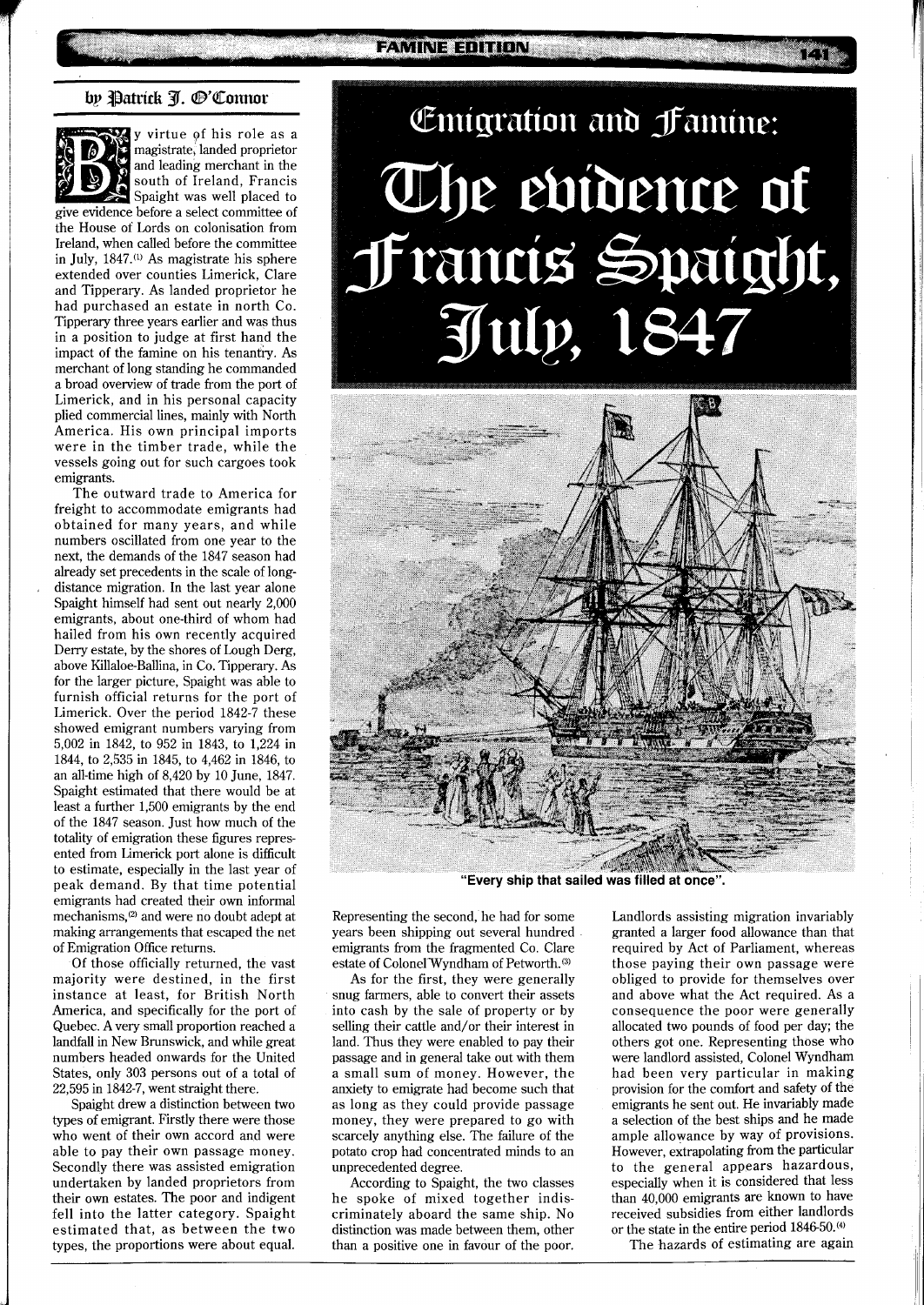## THE OLD LIMERICK JOURNAL



The American war ship, the Jamestown, delivering relief supplies at Cork, April, 1847.

evident in the next sequence. Here attention was focused upon the emigration of a particular ethnic group, namely the Palatines. These were the descendants of the German colonists who settled in Ireland in 1709-12, especially around the Rathkeale area of Co. Limerick, and subsequently in other locations in counties Limerick, Kerry and Tipperary.<sup>(5)</sup> According to Spaight, a very great proportion of them had emigrated. In highly stressful times their ethnic and religious apartness had marked them out, and provided the ostensible reason for their going. Thrifty and industrious farmers had been lost. Their leavetaking was reckoned a 'national calamity'. Pressed as to numbers, Spaight could scarcely form any idea beyond stating that a great many had gone every year. Asked if several hundreds had gone in black '47, the year of by far the heaviest emigration, he replied quite properly that there were never many hundreds of them in the country. However, relative to the population at large, a far greater proportion of the Palatines had emigrated.<sup>66</sup> Up until 1847 the cost of passage to Quebec had been from **£2** to £3 per head; in that grim year of pressing demand it rose to five guineas.

Every ship that sailed was filled at once. The demand in the number of applications was more than double that of the normal demand for inward freight. Never in Spaight's recollection had there been so many enquiries about outbound passage; there were simply not enough ships to take the applicants aboard. Accounts of successes abroad had helped in no uncertain measure to fuel demand at home.

Turning to specifics, Spaight then went on to instance his own Deny estate, which he accounted in a manner typical of the time, as the 'most over-populated property in Great Britain'. Located in the parish of Templeachally by the banks of Lough Derg above the village of Ballina, the property contained about 3,000 Irish acres, together with a tract of the Arra Mountains. It was previously a Head property, but for minority or other reasons was sold under the Court of Chancery. Spaight gave £40,000 for it.

Typically of land held under the Court it had been allowed to go to rack and ruin, and when Spaight purchased the property *circa* 1844 he found that a large number of paupers there had not paid their nominal rent for years. The only way to improve the land was to clear it, and the new landlord determined that the best course of action was to send his impoverished and unwanted tenants off at once.<sup> $(7)$ </sup> As an inducement he offered free passage and provisions for the voyage. No other pressure was used.

On its commencement in 1845-6 the scheme attracted about 100 applicants. All were facilitated. Not only that, but on the basis of a single over-wintering in North America, they had written home in such glowing terms that hundreds more had been induced to go out. In direct consequence 710 more would be going in 1847. Already by July, 1847, the Derry population which by Spaight's account was recorded as  $1,201^{(8)}$  in the census of population of 1841 had been reduced by

718 persons. This represented a decline of 60 per cent and provides the most vivid and profound testimony of clearance on a vast scale from a small suite of townlands. In addition the very alacrity of the clearance bespeaks a process of contagious diffusion. There was 'a great rage for emigration'. Spaight offered the contents of two emigrant letters in support.<sup>(9)</sup>

The first, to judge from internal evidence, was written from Albany in upper New York state and within striking distance of the city of Boston. It is addressed in the first instance Job Rennedy, to be forwarded to Jeremiah Howard of Tountinna<sup>(10)</sup> on the mountainy edge of the Derry estate. One sister is writing to another.

#### **Alborney, March the 26nd,** *1846.*

*Dear sister, I take the favour of writing those be lines to you, Hopeping to find you all in As good healtht. Dear sister, i received your Kind And Afectionate letter, which gave me great pleasure to hear you were in good health. Let me know how Jermiah howrd And family is getting on, And my sister mary; it would give me greate pleasure to think that you would Come here, for i think you would do verry well in this country, for laboum'ng men earns 10 shillings per day here in summer time; do what you*   $can to Come to this country as quick as$ *possible, for* yozc *would get plenty of washing to do here, And earn 4 shillings per day. Let me know how Patt Holliran and family is getting On, and if my sister Judy know that ifshe was here that she* 

14 E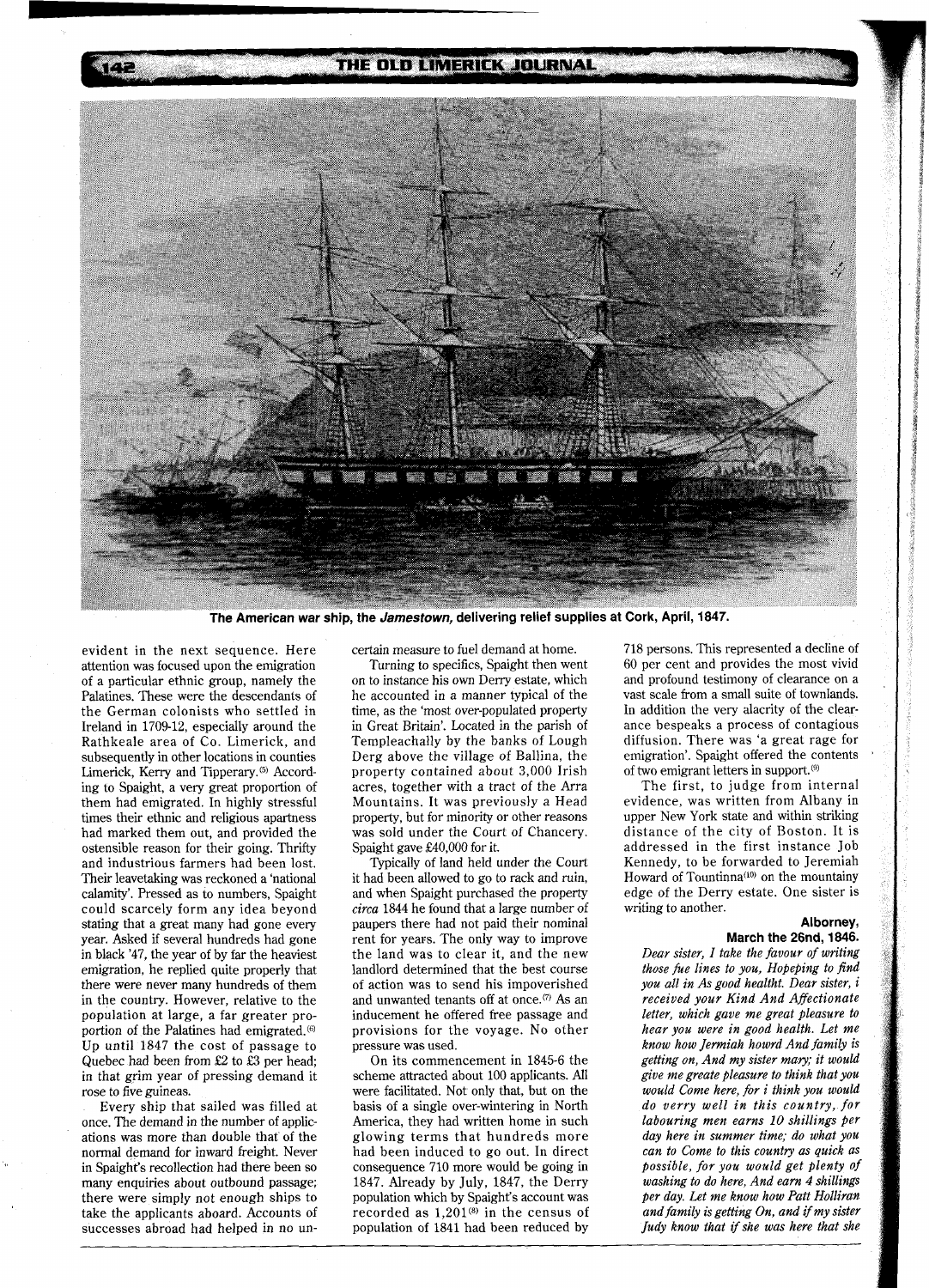## **FAMINE EDITION**



*would get trades for them, And in summer time he would get from 10*  shillings to 12 per day. Let me know how *my brother martin And family is getting on, And my sister bridget do what she can to come here. Let my sister Ellen know that she would get from 5 shillings to 6 for making one dress here; And if she Could possibley come here Let me know. Did you here from my sister seare since i left home. Let ye know, let ye go to now rounds about warribles, for the cloathing ye have will do ye very well here, and year Cloaks will do ye verry well. Let ye bring bonnots with ye her, for the servants weres As well As miss Leas. It was a great mistake that I did not mention Mr. Leas and family, for the were my best friends when At home. Let me know did Miss Lease get married, And let me know how Mrs. Mary and Miss cute. Let me know how My Ant mary and her son Putt is; And if Anne came here she would do very well in this contry. Let me know if ye Are to come, And sind me an Account if ye are to come or not. And dont be in doubt of money, and ifye dont i will remit what i can in summer, and i will sin you; bring second .flour, And some herrings. There is nothing doing here, onlay house busey. Dirrect your letter to Putt driscoll, montgomery street, No. 134. Let me know Mrs. Scanlon and family, And margret back and family. Mary Whealen parteded me the weeke after we landed, and she told me she would go to boston. Let my sister Mary Write to me as quick as possible, and let me know will she come, or Anny of her sisters, and i will have what I can for ye when ye come* 

**"Spaight** ... **took a whole family or none".** 

*here. The winter was bad, And i had to buy splendid cloathing, for ther would be no respect for you if you did not go respectable. Give my best respects to all my fiends and connections, r ifye dont come i will sind what i possibley can afford.* 

#### *Addressed*

*to Job Kenedy of Killowe, County Clare, ireland, to be for warded to Jermiah hourd of thown thinna, parish of ballana, Killaloe.* 

If anything, the lack of literacy made the letter all the more riveting when read aloud upon receipt and transmission in the idiom of north Tipperary. Certainly the bait of chain migration, as couched above, appears a powerful enough incentive to attract the participation of family, friends and neighbours. With the promise of free passage and provisions as well, the lure of long-distance travel must have swept through the confines of an entire neighbourhood.

The second letter, directed from Vaughan township to the north of Toronto in Canada West, is addressed to Michael Gleeson of Newtown, $(11)$  near the lakeside core of the Derry estate (fig. 1). It was written by his daughter Johanna and carried in addition a brief note from his son-in-law, Oliver Kelly. Again the possible import of what is on this occasion a highly literate, well-structured letter soon becomes clear.

## **October 25th, 1846**

*Dear Father Vaughan, For the first time since our landing in this country I send yous a few lines* 

*hoping the will find you all in good health as the leave us in at present, thanks be to God for all his mercies us. We had six weeks passage, during which time myself and John had good health, but Johanna and Margret was sick during the voyage. When we came to Montreal we went over to the States and spent three weeks traveling, which is very expensive in this country, and Retured back to Toronto. I have from tbn to thirteen dollers per month, four Shilling Sterling makes one Doller, with board of the best, every day is like a christmas day for meat. Dear Father, we are as comfortable as we can wish to be, but Ifeel lonesome for the leaving of my friends; but there is no doubt but my Brothers could do will here; but I leave them to themselves, least any thing might happen them crossing the Atlantic; but for my own part if I was in the old country I would come back gain. But if none of my friends come out, I hope, with a blessing, to go home in the course of three years, that I may see Father and Fatherinlaw both alive. The land sells from fifty to one Hundred pounds per Hundred acres wild, acording the goodness of it. We send our love to Martin Brien and family; and I will never will forget their frienship the showed to us when coming away. We both sends our love to John Hanley and family; Hoping the time will come we can make some recompense to them for their frienship to us when coming away. Summers in this country very warm; for the winter I cannot speak about it yet; but I have a prospect of plenty of work. Flour in this country is from four to five*